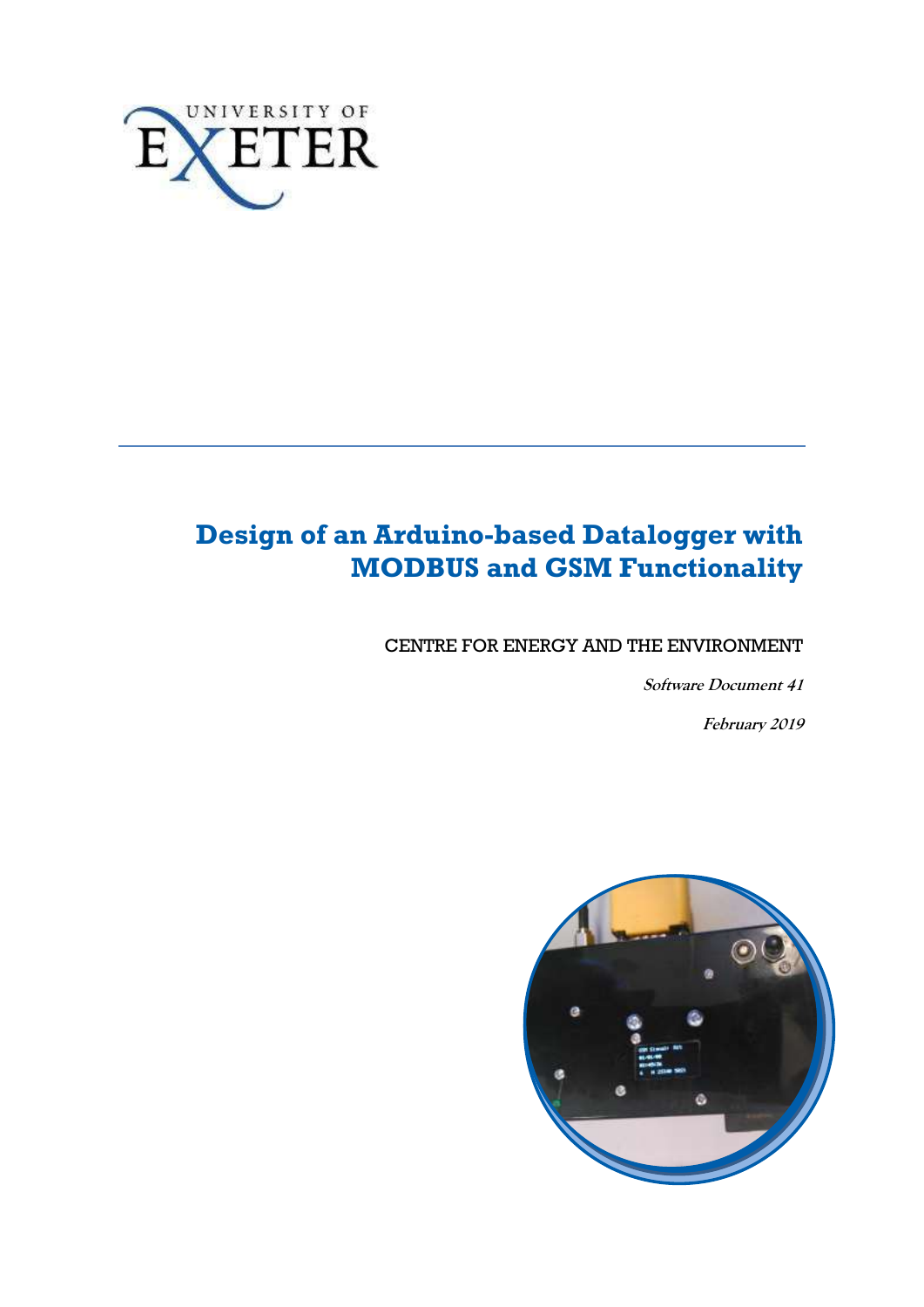

| Report Name:      | Design of an Arduino-based Datalogger with MODBUS and GSM<br>Functionality |  |
|-------------------|----------------------------------------------------------------------------|--|
| Author(s):        | T.A. Mitchell                                                              |  |
| Report Number:    | Software Document 41                                                       |  |
| Publication Date: | February 2019                                                              |  |

# CENTRE FOR ENERGY AND THE ENVIRONMENT

UNIVERSITY OF EXETER, HOPE HALL, PRINCE OF WALES ROAD, EXETER, EX4 4PL

#### T: 01392 724143 W: www.exeter.ac.uk/cee E: t.a.mitchel@exeter.ac.uk

| Rev. No. | Gomments    | Approved By | Date |
|----------|-------------|-------------|------|
|          | Final Draft | ۔           |      |
|          |             |             |      |
|          |             |             |      |
|          |             |             |      |
|          |             |             |      |
|          |             |             |      |
|          |             |             |      |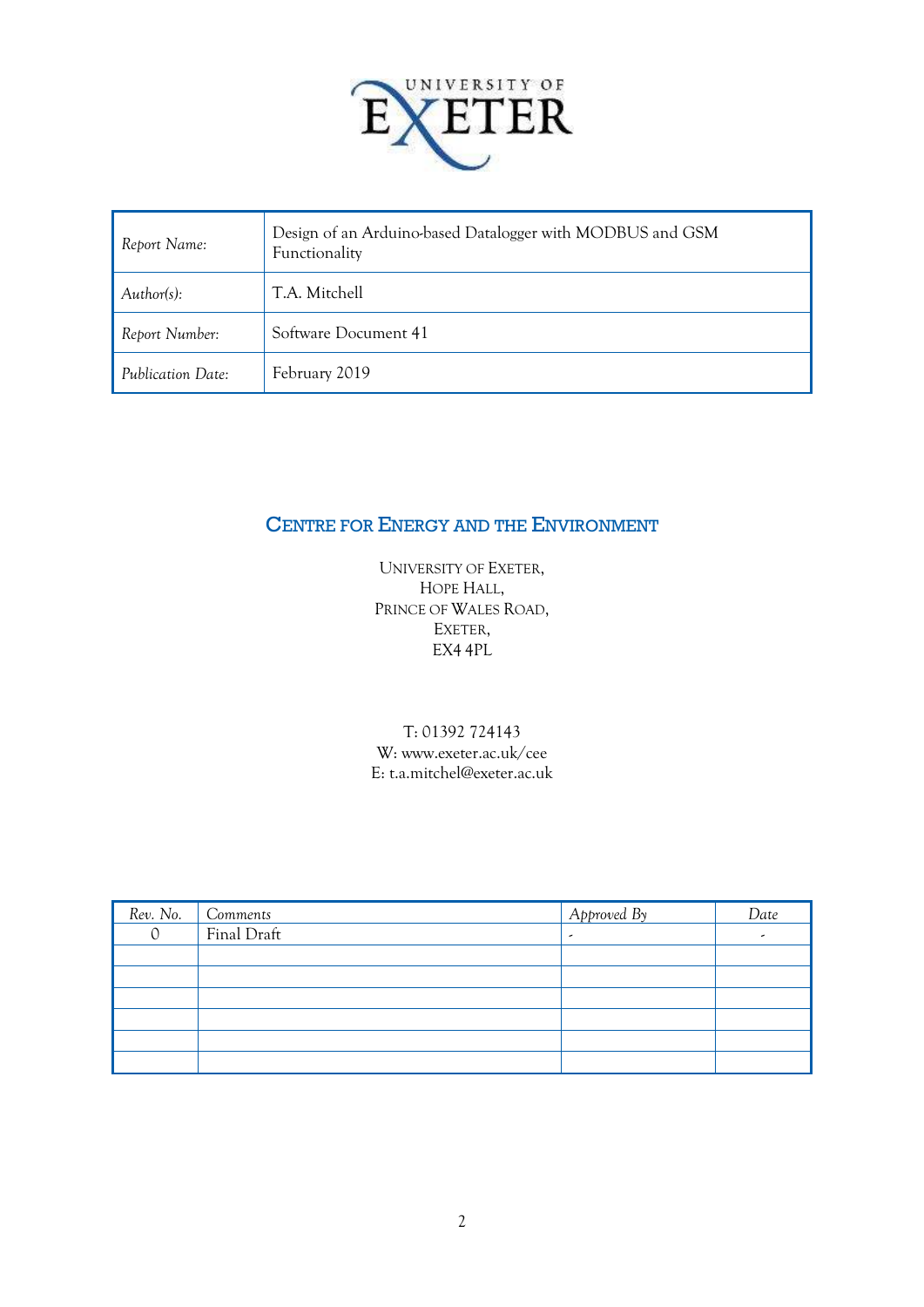# **CONTENTS**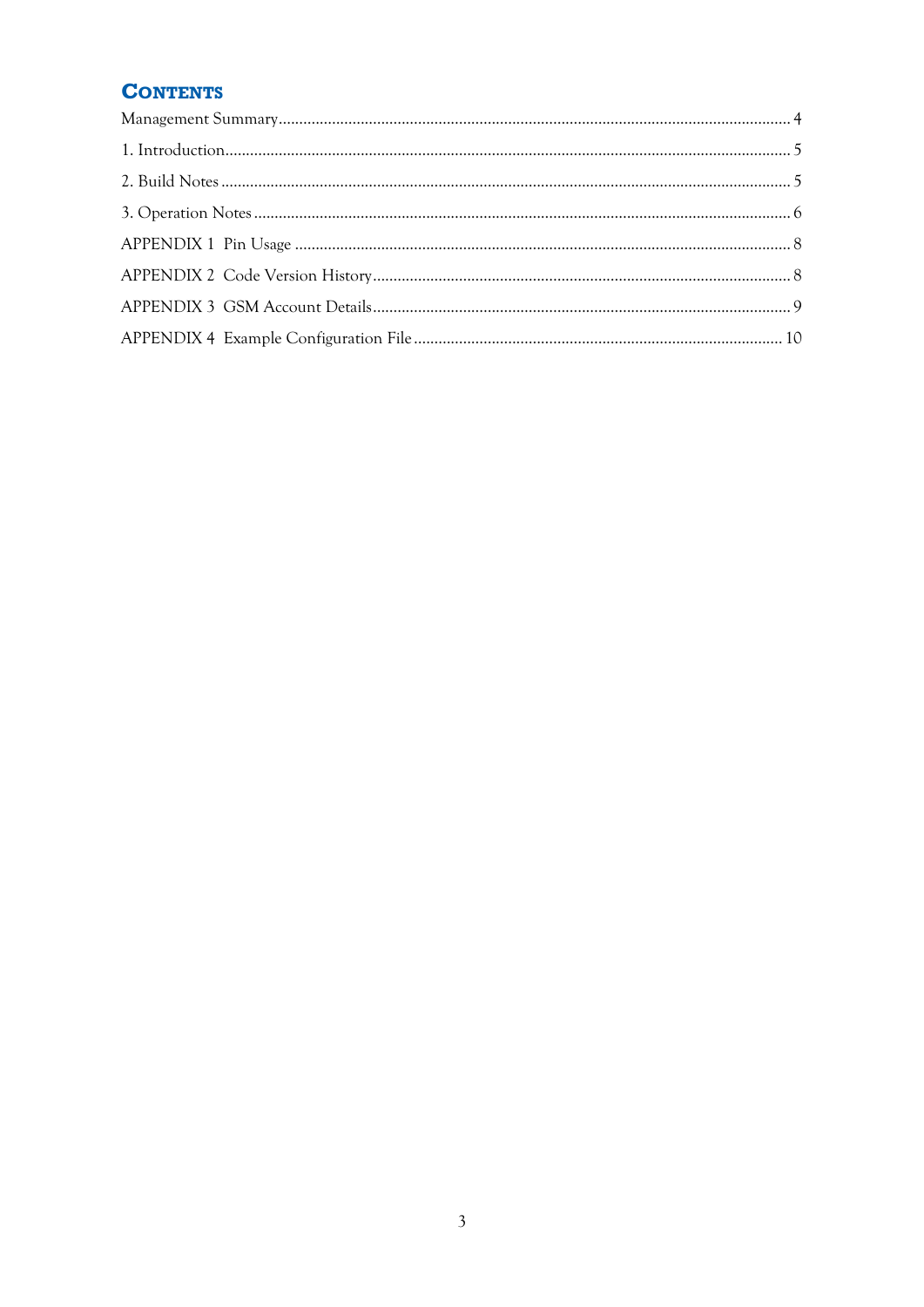#### <span id="page-3-0"></span>**MANAGEMENT SUMMARY**

This report documents the latest development of a datalogger based around an Arduino microcontroller. It combines the functionality of previous designs to read values from digital meters using the MODBUS protocol and to transmit data to a fileserver via the mobile phone network.

The design is based around an Arduino Mega 2560, which provides significantly more memory for the program, variables and non-volatile storage than the Arduino Nano used in previous designs, and also has a greater number of inputs that could potentially be used to increase the number of meters or other sensors being monitored.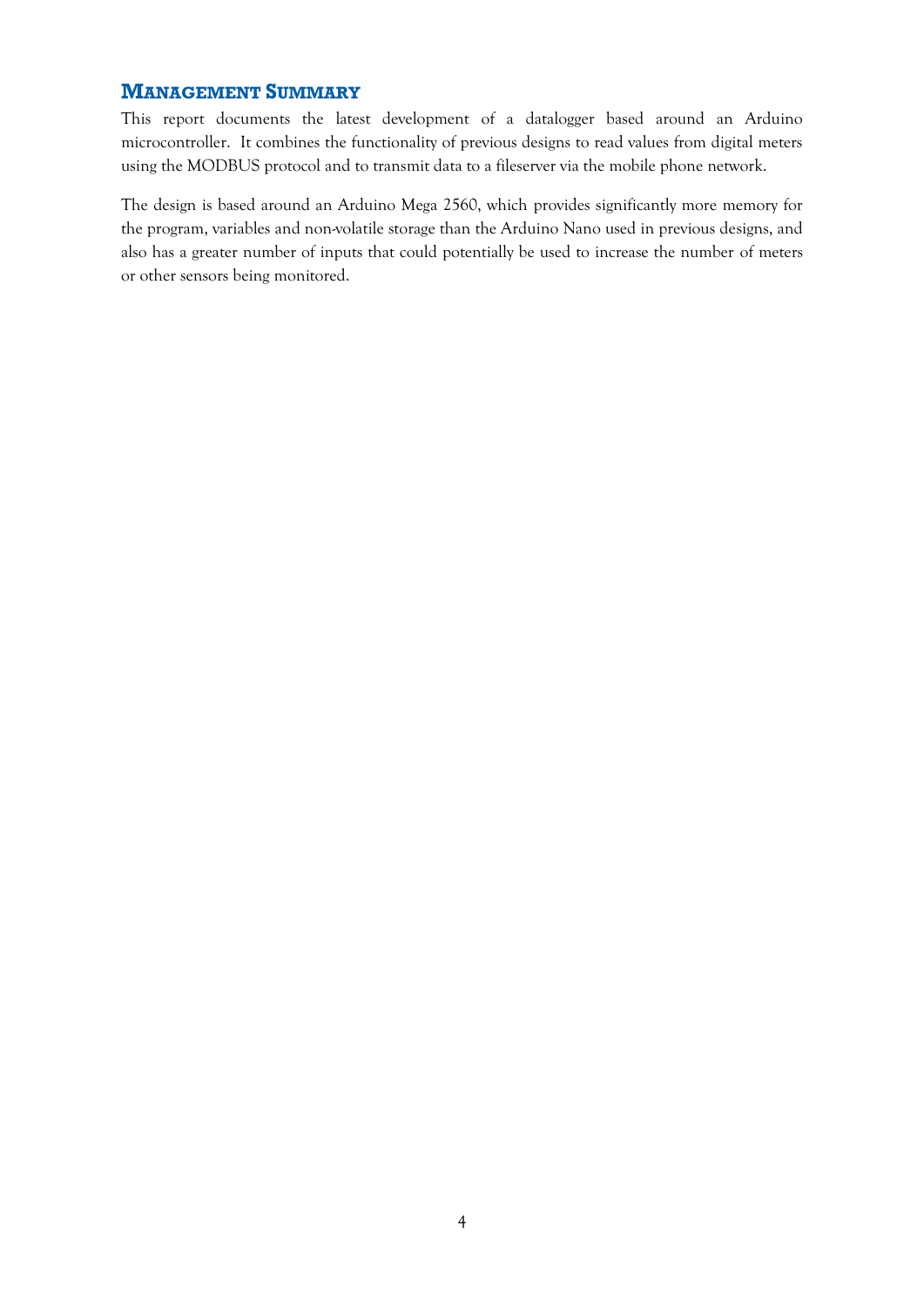### <span id="page-4-0"></span>**1. INTRODUCTION**

This report documents the design and construction of a low-cost datalogger that both reads data from a MODBUS network and transmits data to a fileserver via the moble phone network. It has been developed from the MODBUS datalogger described in Software Document 39<sup>[1]</sup>, and the GSM datalogger described in Software Document  $40^{12}$ . The MODBUS protocol is widely used by electronic metering devices including electricity and heat meters. The Global System for Mobile communications (GSM) allows communications over a "2G" mobile phone network. Both designs were based around the Arduino Nano microcontroller.

Most of the components are identical to those used in the previous designs, but the microcontroller that is programmed to interact with the other components has been upgraded from an Arduino Nano to an Arduino Mega 2560. The GSM datalogger utilised nearly all of the available program, random access and non-volatile memory resources of the Arduino Nano and the increased resources provided by the Arduino Mega enabled the previous designs to be combined relatively simply, as well as providing significant additional resources for future modifications (e.g. to record data from other devices such as I2C-based environmental sensors or XBee wireless communication with sensor outstations). Table 1 compares the resources available on the Arduino Nano and Mega, and the resources utilised by the MODBUS GSM datalogger.

| Resource               | Arduino Nano          | Arduino Mega 2560 | Resources in Use |
|------------------------|-----------------------|-------------------|------------------|
| Flash (program) memory | $32$ kB <sup>\$</sup> | 256 kB $$$        | 34 kB            |
| SRAM (data) memory     | $2$ kB                | 8 kB              | 2.1 kB $%$       |
| EEPROM (non-volatile   | $1 \text{ kB}$        | 4 kB              | $1.1 \text{ kB}$ |
| data) memory           |                       |                   |                  |
| Digital In/Outputs     | $20*$                 | $70$ <sup>#</sup> | 19               |
| Analogue Inputs        |                       | 16                |                  |
| Serial Ports           |                       | $4^{\dagger}$     | $2^{\omega}$     |

*Table 1. Resources available on the Arduino Nano and Mega, and those utilised by the MODBUS GSM datalogger.*

\$ This includes memory used by the operating system and bootloader, approximately 0.5 kB for the Arduino Nano and 8 kB for the Arduino Mega 2560.

- For global variables. Further memory is allocated dynamically to local variables.
- Six are shared with the analogue inputs.
- # 16 are shared with the analogue inputs.
- † Shared with the digital in/outputs (each serial port uses two digital in/outputs).
- <sup>@</sup> One further serial port (shared with the USB interface) is used to program the unit and for debugging using terminal software.

#### <span id="page-4-1"></span>**2. BUILD NOTES**

The design approach and hardware have been described in previous documents <sup>[1], [2]</sup>. These notes document specific design changes and challenges that were encountered.

 **Serial Communications**: the availability of multiple serial ports on the Arduino Mega 2560 microcontroller allowed the *SoftwareSerial* library previously utilised to facilitate communication with the GSM modem on any digital pins to be dispensed with. In any case, the Arduino Mega 2560 only supports use of SoftwareSerial communications on a small subset of digital pins, as "change interrupt" support is required on the receive pin, which is only available on digital inputs 10 to 15, 50 to 53 and 62 (A8) to 69 (A15). MODBUS communication (via an RS-485 interface converter) has been re-allocated to serial port 2 (digital pins 16 and 17) in the modbus\_configure function call. This frees up the default serial port (Serial) on digital pins 0 and 1, allowing communication via USB for debugging purposes (the USB port shares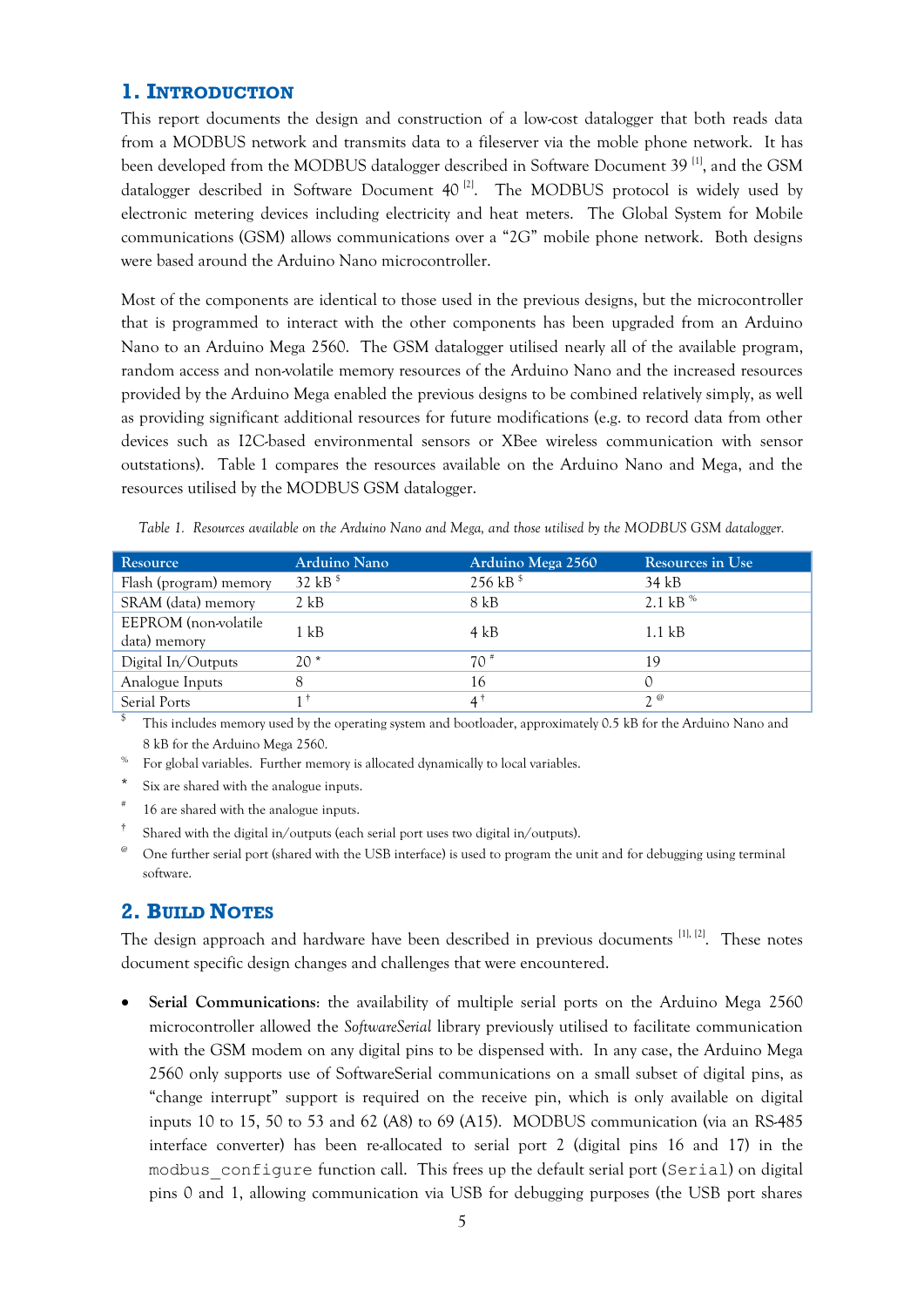this serial port). GSM modem communications have been re-allocated to serial port 1 (digital pins 18 and 19): the port object named gsm previously created using the SoftwareSerial command has been dispensed with and data are read from and written to Serial1 directly.

- **Memory usage**: In addition to the code specific to the design, the declared libraries utilise much additional flash memory. Significant amounts of SRAM are also consumed by the use of peripherals (e.g. the SD card library creates a 512 byte write buffer).
- **GSM Modem**: it was planned to use a SIM800C module in place of the SIM800L due to alleged improved reliability, but the lack of a reset pin on the module<sup>1</sup> obtained and uncertainty over operating signal levels led to the SIM800L being retained.
- **SPI and I2C pins**: the pins used for SPI communication with the SD card and I2C communication with the display and real-time clock differ between the Arduino Nano and the Arduino Mega 2560. See Appendix 1.
- **Changes to the software** include uncommenting MODBUS-specific commands from the GSM datalogger software, changing the configuration file to include the settings required for both pulse count logging and MODBUS logging, similar changes to datafiles used to store logged data, changes as noted above for serial communications, and the addition of MODBUS data readouts to the user-selectable on-screen data display.
- **The Data Input Connection** via the 9-pin D connector has added the four pulse inputs to the previously unused pins 3, 4, 7 and 8. With the expanded capabilities of the Arduino Mega 2560 it would be easy to add support for a greater number of pulse counting inputs simply by increasing the size of the following arrays: PinIn, OldInputState, PulseWeight, PulseReading, PulseName, PrevPulseTime and NewPulse, (and setting the initial values appropriately where required in the variable declaration: to zero, except in the case of PinIn where the digital pin should be specified for each input). An additional connector would be required to provide access to the appropriate pins.
- **LEDs**: are now common cathode so the output state has been reversed in code, the anode pin declaration removed and the cathodes connected to ground.
- **RS485 Interface**: The A and B connections appear to be transposed from the usual convention on the RS485 to TTL interface board, this was not noted in the previous documentation.
- **Enclosure**: the enclosure is relatively cramped and a larger enclosure would be beneficial for future designs (and allow further connector(s) to be provided for external access to further digital inputs, as well as the SPI and I2C buses which may be useful for communications with other sensors).

# <span id="page-5-0"></span>**3. OPERATION NOTES**

<u>.</u>

Operation is similar to the two previous designs. Settings are read from a file *gsmmod.cfg* (Appendix 4); a sample file is created if the datalogger is started with an SD card inserted that soes not include a file of this name.

Power is supplied from a 9 volt 2.5 amp supply to the **circular** 2.1mm power connector: the rectangular connector supplies the Arduino Mega 2560 directly (and thence the display, real-time clock and SD card interface, but not the GSM modem) and should not normally be used. Likewise, the USB connector will not supply power to the GSM modem.

<sup>&</sup>lt;sup>1</sup> A power key (PWK) pin was available that could potentially be used to reset the unit, but would then need an initial connection of this pin to ground to boot up the unit.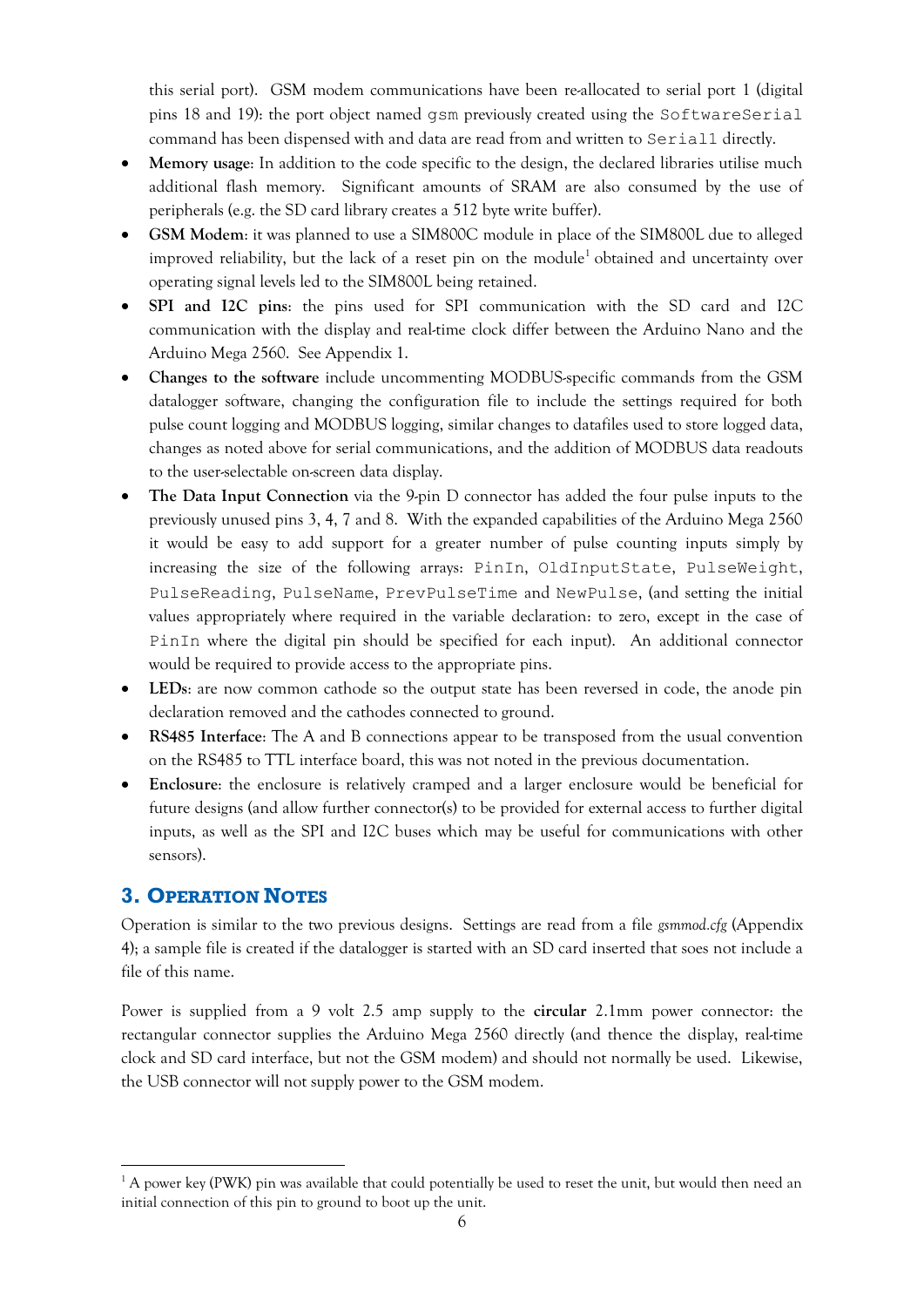The tricolour LED has been replaced by red and green LEDs, so any reference to a yellow LED (indicating user input required, e.g. to set the clock or start logging) is indicated by both LEDs being illuminated.

Two buttons are provided: the "sawn off" one functions as a recessed Reset button.

## **REFERENCES**

- 1. **Design of a Datalogger for MODBUS.** SWEEG Software Document 39. 2018, T.A.Mitchell.
- 2. **Design of an Arduino-based GSM Datalogger.** SWEEG Software Document 40. 2019, T.A.Mitchell.
- <span id="page-6-0"></span>3. **Serial Monitor Deluxe.** [https://www.idogendel.com/en/products/serial-monitor-deluxe,](https://www.idogendel.com/en/products/serial-monitor-deluxe) last accessed 19/12/2018.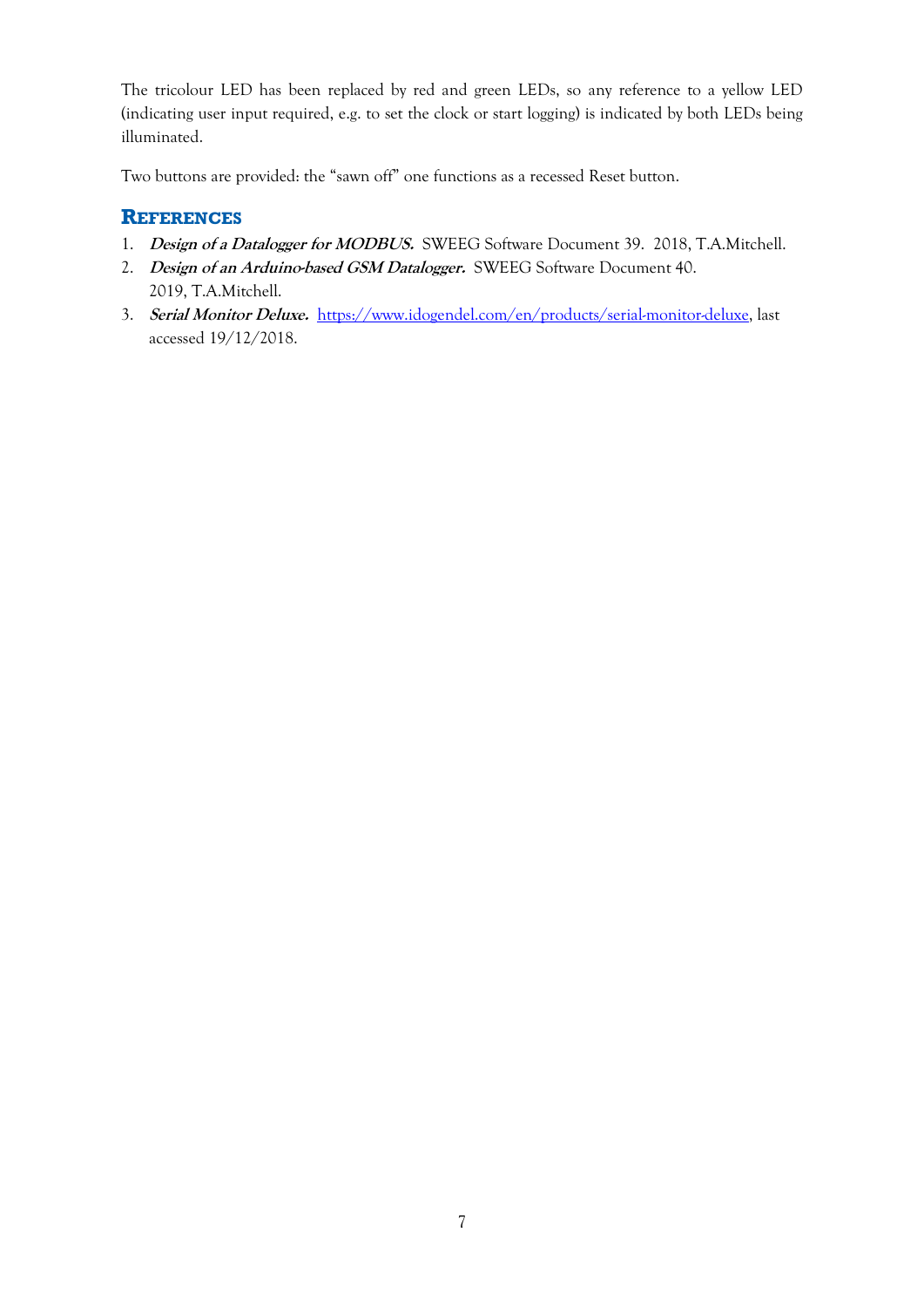# **APPENDIX 1 PIN USAGE**

*Table 2. Pin usage on the Arduino and external connector. Unlisted pins are unused.*

| Arduino<br>Pin                     | <b>D</b> Connector<br>Pin | Allocation                                                   | <b>Note</b>                                                                                                                |
|------------------------------------|---------------------------|--------------------------------------------------------------|----------------------------------------------------------------------------------------------------------------------------|
| D <sub>0</sub>                     |                           | Spare                                                        | Used for built-in USB interface for echoing data to computer<br>during testing                                             |
| D1                                 |                           | Spare                                                        | Used for built-in USB interface for echoing data to computer<br>during testing                                             |
| D4                                 |                           | <b>GSM</b> Reset                                             | Hold Low to reset GSM module                                                                                               |
| D <sub>5</sub>                     |                           | Button                                                       | Pushbutton, connect between D5 and Ground                                                                                  |
| D6                                 | 3                         | Pulse input 1                                                |                                                                                                                            |
| D7                                 | $\overline{4}$            | Pulse Input 2                                                |                                                                                                                            |
| D8                                 | 7                         | Pulse Input 3                                                |                                                                                                                            |
| D <sub>9</sub>                     | 8                         | Pulse Input 4                                                |                                                                                                                            |
| D10                                |                           | Spare                                                        | Possibly reserved by the SD card library as well as pin 53.                                                                |
| D11                                | ä,                        | Green LED anode                                              | $470\Omega$ resistor.                                                                                                      |
| D12                                | $\overline{\phantom{a}}$  | Red LED anode                                                | $470\Omega$ resistor.                                                                                                      |
| D <sub>14</sub>                    |                           | RS485 Interface (DE + RE)                                    | DE high to transmit and RE low to receive, so for half duplex<br>comms can tie DE and RE together                          |
| D <sub>16</sub><br>(TX2)           |                           | RS485 Interface (DI)                                         | Data Transmitted to RS485                                                                                                  |
| D17<br>(RX2)                       |                           | RS485 Interface (RO)                                         | Data Received from RS485                                                                                                   |
| D18<br>(TX1)                       |                           | GSM Modem                                                    | Transmit to modem                                                                                                          |
| D19<br>(RX1)                       |                           | GSM Modem                                                    | Receive from modem                                                                                                         |
| D <sub>20</sub> (I <sub>2C</sub> ) |                           | RTC & OLED (SDA)                                             | RTC address is 0x68 and OLED is 0x3C                                                                                       |
| D <sub>21</sub> (I <sub>2C</sub> ) |                           | RTC & OLED (SCL)                                             | Addresses may vary between similar modules                                                                                 |
| <b>D50 (SPI)</b>                   |                           | SD Card (MISO)                                               |                                                                                                                            |
| <b>D51 (SPI)</b>                   |                           | SD Card (MOSI)                                               |                                                                                                                            |
| <b>D52 (SPI)</b>                   |                           | SD Card (SCK)                                                |                                                                                                                            |
| $D53$ (SPI)                        |                           | SD Card (CS)                                                 | Can use other digital pins, but SD.h always reserves pin D53                                                               |
| Vin                                | 9                         | 7-12 V DC Supply +ve                                         | Power supply to device (to power socket centre pin), and<br>available on a terminal for use to power meter pulse circuitry |
| 5V                                 | 6                         | 5 V supply from Arduino                                      | Power to RTC, SD, OLED display, and available on a terminal<br>for use to power meter pulse circuitry                      |
| <b>RST</b>                         |                           | Arduino Reset                                                | Wired to external pushbutton, momentarilly ground to reset                                                                 |
| <b>GND</b>                         | 5                         | To RTC, SD, OLED, LEDs, buttons,<br>power supply -ve contact | Available on a terminal for use to power meter pulse circuitry                                                             |
|                                    | 1                         | RS485 B+                                                     | For Modbus A and B markings transposed on circuit board                                                                    |
|                                    | 2                         | RS485 A-                                                     | For Modbus A and B markings transposed on circuit board                                                                    |

# **APPENDIX 2 CODE VERSION HISTORY**

*Table 3 Version history: main code.*

<span id="page-7-1"></span><span id="page-7-0"></span>

| Version                                          | <b>Notes</b>         |
|--------------------------------------------------|----------------------|
| $\begin{array}{ c c }\n\hline\n003\n\end{array}$ | First tested version |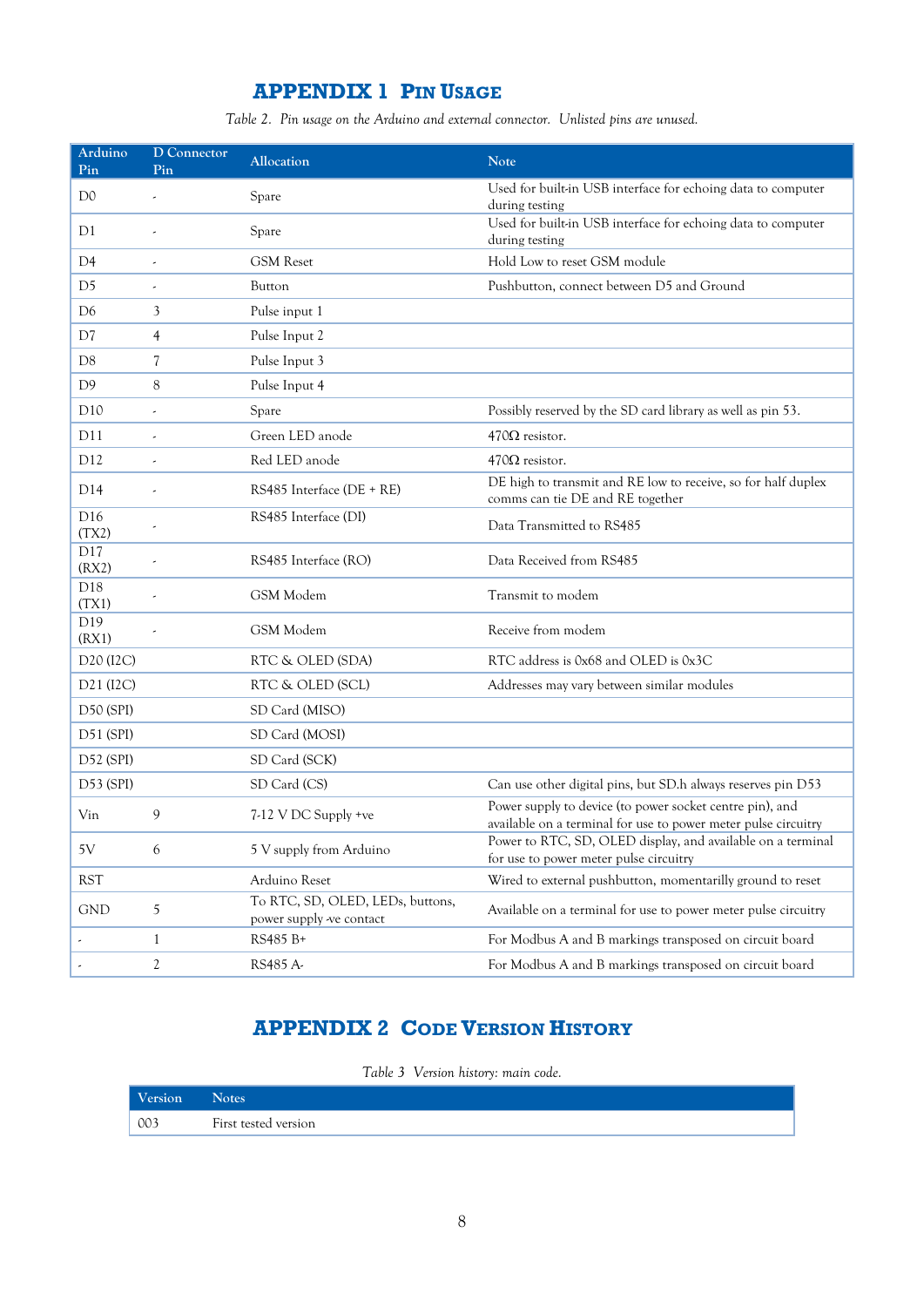## **APPENDIX 3 GSM ACCOUNT DETAILS**

The system has been tested with a GiffGaff SIM card

Username (for online account management): CEEArduino2

Password (for online account management): Ardu1n0Mega

Telephone number: 07541 954536

The account must be used once every six months to keep it active, either by transmitting data or a text message.

To transmit a text message, load the code listed below to the Arduino. With the Arduino connected to the PC via USB open Serial Monitor Deluxe<sup>[3]</sup> (or another terminal program that allows transmission of non-printable ASCII characters) and enter the following commands:

AT+CMGF=1

AT+CMGS="01234 56789" *(replacing the number with a valid phone number)*

*Type text of message*

Enter ASCII character 26 to end (enter \26\ in Serial Monitor Deluxe)

Code Listing (saved in \\cee-nas\Common\Admin\Equipment\datalogging\arduino\Arduino GSM Logger\Modbus version\GSM\_Mega)

```
//Comms tests for GSM modem on Arduino Mega.
//GSM comms on hardware serial port 1, not software serial
void setup() 
{
Serial.begin(9600); //For serial monitor on PC via USB
Serial1.begin(4800); //for GSM
}
void loop() 
{
 if(Serial1.available())
 {
   Serial.println(Serial1.readString());
 }
 if(Serial.available())
 {
 Serial1.println(Serial.readString());
 }
}
```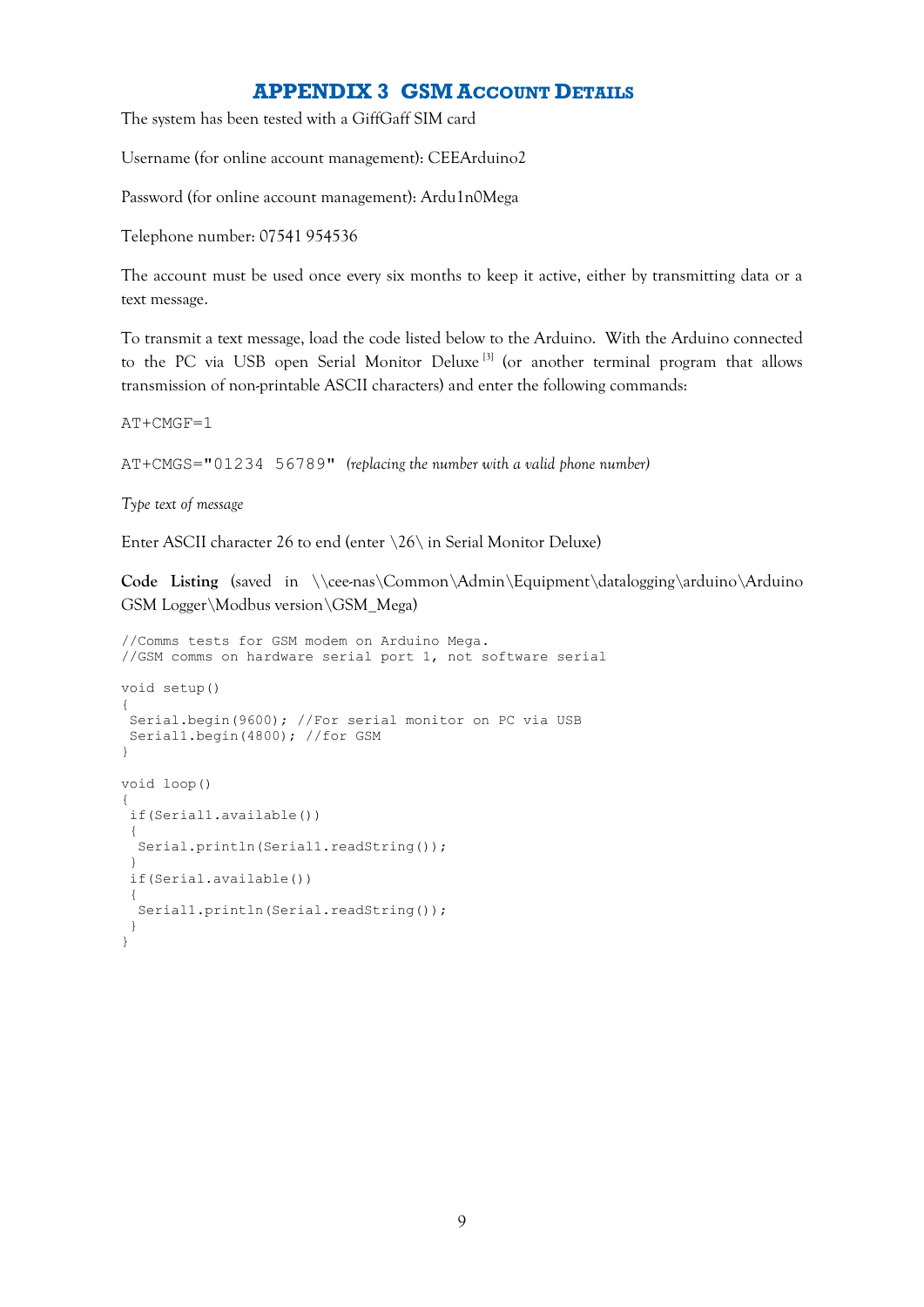#### **APPENDIX 4 EXAMPLE CONFIGURATION FILE**

<span id="page-9-0"></span>Update Time (N/Y): N New Time (YYMMDDHHMMSS): 181211125800 Wait for keypress to start (N/Y): N Max Pulse Input No (1/2/3/4): 2 Pulse Weight 1 (1-65535 units per pulse): 1 Pulse Weight 2 (1-65535 units per pulse): 1 Pulse Input 1 Name (1 to 8 characters): Input 1 Pulse Input 2 Name (1 to 8 characters): Input 2 Pulse Debounce (1-255ms): 50 Log Rate (1-65535 S): 300 Upload Rate (H/D): H Multi Column Format (N/Y): Y Specify Starting Readings (N/Y): N Meter Reading Input 1 (0-999999): 5678 Meter Reading Input 2 (0-999999): 89745 Modbus Baud Rate: 9600 Modbus Parity (N/O/E): O Modbus Stop Bits (1/2): 1 Number of Modbus Registers: 4 Registers to Log (Name, Slave ID, Type (C/S/I/H), Reg No): Modbus1,6,H,20483 Modbus2,6,H,23297 Modbus3,6,H,23309 Modbus4,6,H,23340 Length of signal strength command: 6 Signal Strength Command: AT+CSQ Signal Strength Response Data Delimiter: : Signal Strength Response Length: 3 Number of Communication Test Commands: 3 Length of First Communication Test Command: 8 First Communication Test Command: AT+CREG? Length of First Communication Test Command Valid Response: 9 First Communication Test Command Valid Response: +CREG:0,1 Length of Second Communication Test Command: 12 Second Communication Test Command: AT+SAPBR=1,1 Length of Second Communication Test Command Valid Response: 2 Second Communication Test Command Valid Response: OK Length of Third Communication Test Command: 11 Third Communication Test Command: AT+FTPSTATE Length of Third Communication Test Command Valid Response: 11 Third Communication Test Command Valid Response: +FTPSTATE:0 Number of GSM Initialisation Commands: 6 Length of First GSM Initialisation Command: 9 First GSM Initialisation Command: AT+CFUN=1 Length of First GSM Initialisation Command Valid Response: 2 First GSM Initialisation Command Valid Response: OK Length of Second GSM Initialisation Command: 10 Second GSM Initialisation Command: AT+CGATT=1 Length of Second GSM Initialisation Command Valid Response: 2 Second GSM Initialisation Command Valid Response: OK Length of Third GSM Initialisation Command: 29 Third GSM Initialisation Command: AT+SAPBR=3,1,"CONTYPE","GPRS" Length of Third GSM Initialisation Command Valid Response: 2 Third GSM Initialisation Command Valid Response: OK Length of Fourth GSM Initialisation Command: 33 Fourth GSM Initialisation Command: AT+SAPBR=3,1, "APN", "giffgaff.com" Length of Fourth GSM Initialisation Command Valid Response: 2 Fourth GSM Initialisation Command Valid Response: OK Length of Fifth GSM Initialisation Command: 30 Fifth GSM Initialisation Command: AT+SAPBR=3,1,"USER","giffgaff" Length of Fifth GSM Initialisation Command Valid Response: 2 Fifth GSM Initialisation Command Valid Response: OK Length of Sixth GSM Initialisation Command: 12 Sixth GSM Initialisation Command: AT+SAPBR=1,1 Length of Sixth GSM Initialisation Command Valid Response: 2 Sixth GSM Initialisation Command Valid Response: OK Number of FTP Initialisation Commands: 5 Length of First FTP Initialisation Command: 11 First FTP Initialisation Command: AT+FTPCID=1 Length of First FTP Initialisation Command Valid Response: 2 First FTP Initialisation Command Valid Response: OK Length of Second FTP Initialisation Command: 29 Second FTP Initialisation Command: AT+FTPSERV="web-ftp.ex.ac.uk" Length of Second FTP Initialisation Command Valid Response: 2 Second FTP Initialisation Command Valid Response: OK Length of Third FTP Initialisation Command: 17 Third FTP Initialisation Command: AT+FTPUN="web684" Length of Third FTP Initialisation Command Valid Response: 2 Third FTP Initialisation Command Valid Response: OK Length of Fourth FTP Initialisation Command: 19 Fourth FTP Initialisation Command: AT+FTPPW="Util-4EX" Length of Fourth FTP Initialisation Command Valid Response: 2 Fourth FTP Initialisation Command Valid Response: OK Length of Fifth FTP Initialisation Command: 54 Fifth FTP Initialisation Command: AT+FTPPUTPATH="/services.exeter.ac.uk/utilities/test/" Length of fifth FTP Initialisation Command Valid Response: 2 Fifth FTP Initialisation Command Valid Response: OK Length of GSM Set Filename command (to start of filename): 14 GSM Set filename command (to start of filename): AT+FTPPUTNAME=